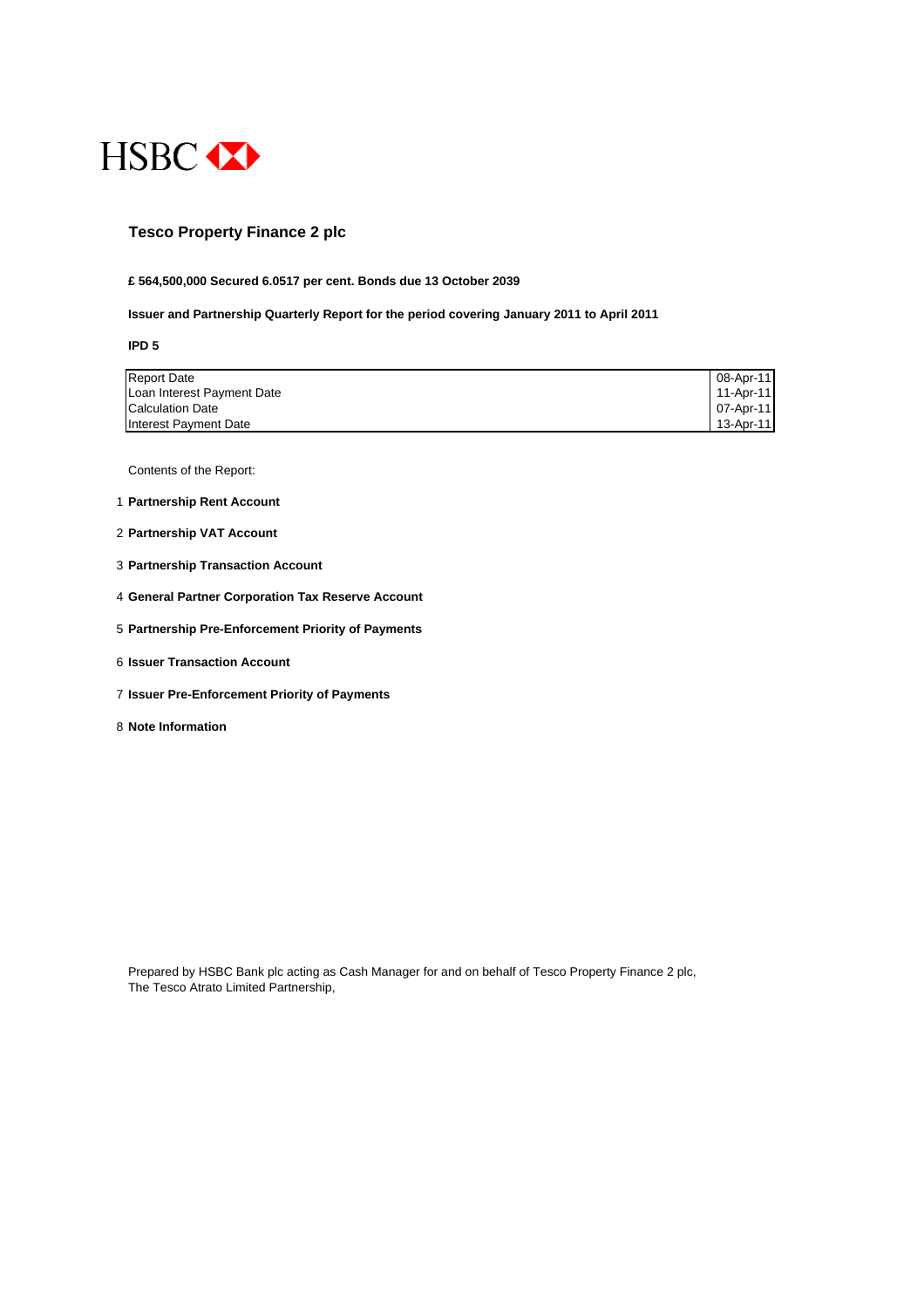## **1. Partnership Rent Account 69796072**

|             | Opening Balance                    | $0.00$ Cr           |
|-------------|------------------------------------|---------------------|
| <b>DATE</b> | <b>ENTRY DETAILS</b>               | CR/DR<br>AMOUNT (£) |
| 23-Sep-09   | Initial Deposit on Closing Date    | 5,000.00 Cr         |
| 24-Mar-11   | Rent                               | 7,776,157.22 Cr     |
| 11-Apr-11   | To Partnership Transaction Account | 7,776,157.22 Dr     |
|             | <b>Closing Balance</b>             | 5,000.00 Cr         |

# **2. Partnership VAT Account 69796099**

|                        | Opening Balance                          | 1,365,345.16 Cr                    |       |
|------------------------|------------------------------------------|------------------------------------|-------|
| <b>DATE</b>            | <b>ENTRY DETAILS</b>                     | AMOUNT (£)                         | CR/DR |
| 27-Jan-11<br>24-Mar-11 | <b>VAT Payment</b><br><b>VAT Funding</b> | 1,360,827.51 Dr<br>1,555,231.46 Cr |       |
|                        | <b>Closing Balance</b>                   | 1,559,749.11 Cr                    |       |

# **3. Partnership Transaction Account 69796080**

| 13-Oct-10   | <b>Opening Balance</b>                                | 88.311.20 Cr     |       |
|-------------|-------------------------------------------------------|------------------|-------|
| <b>DATE</b> | <b>ENTRY DETAILS</b>                                  | AMOUNT (£)       | CR/DR |
|             |                                                       |                  |       |
| 11-Jan-10   | Property Advisor Fee (Reserved)                       | 25,000.00 Cr     |       |
| 07-Apr-11   | <b>Credit Interest</b>                                | 680.41 Cr        |       |
| 11-Apr-11   | <b>Transfer from Rent</b>                             | 7,776,157.22 Cr  |       |
| 11-Apr-11   | <b>Trustee Fee</b>                                    | 1,500.00 Dr      |       |
| 11-Apr-11   | Ongoing Fee                                           | 8,450.00 Dr      |       |
| 11-Apr-11   | <b>Mourants</b>                                       | 65,980.75 Dr     |       |
| 11-Apr-11   | Partnership Swap payment                              | 2,620,672.18 Cr  |       |
| 11-Apr-11   | Partnership Debt                                      | 10,258,559.09 Dr |       |
| 11-Apr-11   | Property Advisor Fee (Use of 25k Previously Reserved) | 159,375.60 Dr    |       |
| 11-Apr-11   | <b>Transfer to General</b>                            | $0.00$ Dr        |       |
|             |                                                       |                  |       |
|             |                                                       |                  |       |
|             |                                                       |                  |       |
|             | Closing Balance                                       | 16,955.57 Cr     |       |
|             |                                                       |                  |       |

# **4. General Partner Corporation Tax Reserve Account 69796115**

|             | Opening Balance        | $0.00$ Cr  |       |
|-------------|------------------------|------------|-------|
| <b>DATE</b> | <b>ENTRY DETAILS</b>   | AMOUNT (£) | CR/DR |
|             |                        |            |       |
|             |                        |            |       |
|             |                        |            |       |
|             | <b>Closing Balance</b> | 0.00 Cr    |       |
|             |                        |            |       |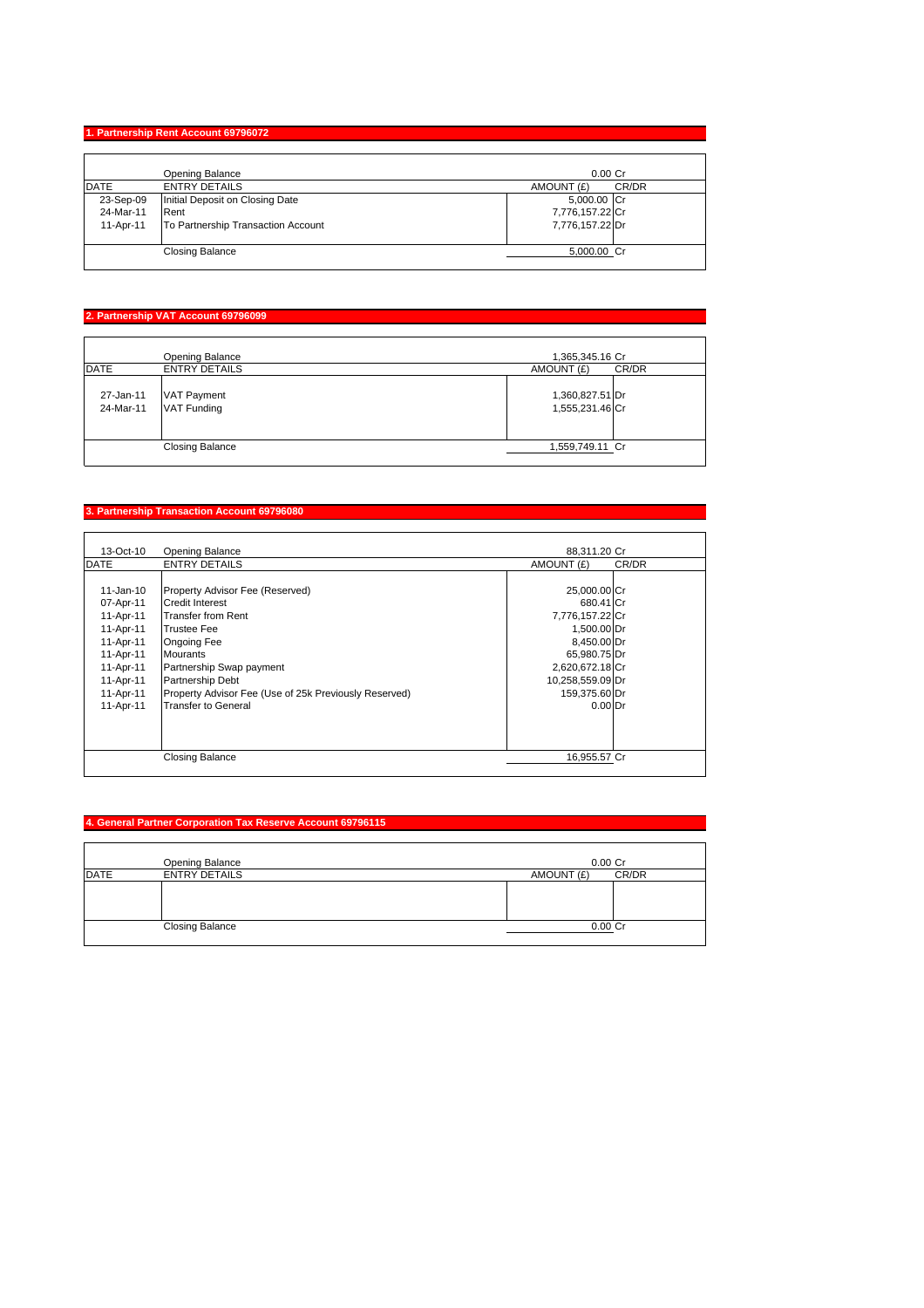| <b>Funds Paid Out of</b><br><b>Funds Received</b><br>account(E)<br>into account (£)<br>11-Apr-11<br><b>Partnership Available Funds</b><br>a Rental Income<br>7,776,157.22<br>b Funds from Issuer under Partnership Swaps<br>c From Partnership VAT Account<br>d From Partnership Disposal Proceeds Account<br>e From Partnership Insurance Proceeds Account<br>f Interest received by the Partnership Accounts and Rent Account<br>g Eligible Investment Earnings by Partnership<br>h Advance under Committed Subordinated Loan Agreement<br>Net proceeds of a CPO Disposal or a Mortgage Property<br>Net proceeds of a disposal of a Mortgage Property<br>k Any other sums standing to the credit of the Partnership Transaction Ac<br>88,991.61<br><b>Partnership Pre-Enforcement Priority of Payments</b><br>a Partnership Security Trustee Fees<br>1,500.00<br>b Issuer Security Trustee Fee, Bond Trustee, operating expenses of the Issuer<br>(Ongoing Partnership Facility Fee)<br>2,700.00<br>c Partnership Operating Expenses excluding GP UK Tax<br>39,765.00<br>d Partnership Operator Fee<br>21,715.75<br>d Property Advisor Fee (Annual 25 K Jan)<br>d Nominees Corporate Services Provider Fee<br>3,000.00<br>d Nominees Holdco Corporate Services Provider Fee<br>1,500.00<br>d Nominees Side Letter payments<br>d Nominees Holdco Side Letter payments<br>d Account Bank Fee<br>d Cash Manager Fee<br>d Issuer Account Bank, PPA CM, CSP Fee (Ongoing Partnership Facility Fee)<br>5,000.00<br>d Headlease payment<br>e Partnership Expenses Ledger payment<br>6,250.00<br>f Partnership Debt Interest<br>8,434,104.09<br>f Partnership Swap payment<br>7,637,910.80<br>g Partnership Debt Principal<br>1,824,455.00<br>Issuer Partnership Swap Termination Amount (Ongoing Partnership Facility<br>h Fee)<br>750.00<br>Partnership Swap Termination Amount<br>Property Pool Manager Fee<br>134,375.60<br>k Partnership Expenses Ledger payment<br>10,705.57<br>Alteration Adjustment Rent<br>m Committed Subordinated Loan payment<br>n Partnership Distribution Account<br><b>Totals</b><br>18,123,731.81<br>18,123,731.81 |      | 5. Partnership Pre-Enforcement Priority of Payments |               |
|----------------------------------------------------------------------------------------------------------------------------------------------------------------------------------------------------------------------------------------------------------------------------------------------------------------------------------------------------------------------------------------------------------------------------------------------------------------------------------------------------------------------------------------------------------------------------------------------------------------------------------------------------------------------------------------------------------------------------------------------------------------------------------------------------------------------------------------------------------------------------------------------------------------------------------------------------------------------------------------------------------------------------------------------------------------------------------------------------------------------------------------------------------------------------------------------------------------------------------------------------------------------------------------------------------------------------------------------------------------------------------------------------------------------------------------------------------------------------------------------------------------------------------------------------------------------------------------------------------------------------------------------------------------------------------------------------------------------------------------------------------------------------------------------------------------------------------------------------------------------------------------------------------------------------------------------------------------------------------------------------------------------------------------------------------------------------------------------------------------------------------------------|------|-----------------------------------------------------|---------------|
|                                                                                                                                                                                                                                                                                                                                                                                                                                                                                                                                                                                                                                                                                                                                                                                                                                                                                                                                                                                                                                                                                                                                                                                                                                                                                                                                                                                                                                                                                                                                                                                                                                                                                                                                                                                                                                                                                                                                                                                                                                                                                                                                              |      |                                                     |               |
|                                                                                                                                                                                                                                                                                                                                                                                                                                                                                                                                                                                                                                                                                                                                                                                                                                                                                                                                                                                                                                                                                                                                                                                                                                                                                                                                                                                                                                                                                                                                                                                                                                                                                                                                                                                                                                                                                                                                                                                                                                                                                                                                              | Date |                                                     |               |
|                                                                                                                                                                                                                                                                                                                                                                                                                                                                                                                                                                                                                                                                                                                                                                                                                                                                                                                                                                                                                                                                                                                                                                                                                                                                                                                                                                                                                                                                                                                                                                                                                                                                                                                                                                                                                                                                                                                                                                                                                                                                                                                                              |      |                                                     |               |
|                                                                                                                                                                                                                                                                                                                                                                                                                                                                                                                                                                                                                                                                                                                                                                                                                                                                                                                                                                                                                                                                                                                                                                                                                                                                                                                                                                                                                                                                                                                                                                                                                                                                                                                                                                                                                                                                                                                                                                                                                                                                                                                                              |      |                                                     |               |
|                                                                                                                                                                                                                                                                                                                                                                                                                                                                                                                                                                                                                                                                                                                                                                                                                                                                                                                                                                                                                                                                                                                                                                                                                                                                                                                                                                                                                                                                                                                                                                                                                                                                                                                                                                                                                                                                                                                                                                                                                                                                                                                                              |      |                                                     |               |
|                                                                                                                                                                                                                                                                                                                                                                                                                                                                                                                                                                                                                                                                                                                                                                                                                                                                                                                                                                                                                                                                                                                                                                                                                                                                                                                                                                                                                                                                                                                                                                                                                                                                                                                                                                                                                                                                                                                                                                                                                                                                                                                                              |      |                                                     |               |
|                                                                                                                                                                                                                                                                                                                                                                                                                                                                                                                                                                                                                                                                                                                                                                                                                                                                                                                                                                                                                                                                                                                                                                                                                                                                                                                                                                                                                                                                                                                                                                                                                                                                                                                                                                                                                                                                                                                                                                                                                                                                                                                                              |      |                                                     | 10,258,582.98 |
|                                                                                                                                                                                                                                                                                                                                                                                                                                                                                                                                                                                                                                                                                                                                                                                                                                                                                                                                                                                                                                                                                                                                                                                                                                                                                                                                                                                                                                                                                                                                                                                                                                                                                                                                                                                                                                                                                                                                                                                                                                                                                                                                              |      |                                                     |               |
|                                                                                                                                                                                                                                                                                                                                                                                                                                                                                                                                                                                                                                                                                                                                                                                                                                                                                                                                                                                                                                                                                                                                                                                                                                                                                                                                                                                                                                                                                                                                                                                                                                                                                                                                                                                                                                                                                                                                                                                                                                                                                                                                              |      |                                                     |               |
|                                                                                                                                                                                                                                                                                                                                                                                                                                                                                                                                                                                                                                                                                                                                                                                                                                                                                                                                                                                                                                                                                                                                                                                                                                                                                                                                                                                                                                                                                                                                                                                                                                                                                                                                                                                                                                                                                                                                                                                                                                                                                                                                              |      |                                                     |               |
|                                                                                                                                                                                                                                                                                                                                                                                                                                                                                                                                                                                                                                                                                                                                                                                                                                                                                                                                                                                                                                                                                                                                                                                                                                                                                                                                                                                                                                                                                                                                                                                                                                                                                                                                                                                                                                                                                                                                                                                                                                                                                                                                              |      |                                                     |               |
|                                                                                                                                                                                                                                                                                                                                                                                                                                                                                                                                                                                                                                                                                                                                                                                                                                                                                                                                                                                                                                                                                                                                                                                                                                                                                                                                                                                                                                                                                                                                                                                                                                                                                                                                                                                                                                                                                                                                                                                                                                                                                                                                              |      |                                                     |               |
|                                                                                                                                                                                                                                                                                                                                                                                                                                                                                                                                                                                                                                                                                                                                                                                                                                                                                                                                                                                                                                                                                                                                                                                                                                                                                                                                                                                                                                                                                                                                                                                                                                                                                                                                                                                                                                                                                                                                                                                                                                                                                                                                              |      |                                                     |               |
|                                                                                                                                                                                                                                                                                                                                                                                                                                                                                                                                                                                                                                                                                                                                                                                                                                                                                                                                                                                                                                                                                                                                                                                                                                                                                                                                                                                                                                                                                                                                                                                                                                                                                                                                                                                                                                                                                                                                                                                                                                                                                                                                              |      |                                                     |               |
|                                                                                                                                                                                                                                                                                                                                                                                                                                                                                                                                                                                                                                                                                                                                                                                                                                                                                                                                                                                                                                                                                                                                                                                                                                                                                                                                                                                                                                                                                                                                                                                                                                                                                                                                                                                                                                                                                                                                                                                                                                                                                                                                              |      |                                                     |               |
|                                                                                                                                                                                                                                                                                                                                                                                                                                                                                                                                                                                                                                                                                                                                                                                                                                                                                                                                                                                                                                                                                                                                                                                                                                                                                                                                                                                                                                                                                                                                                                                                                                                                                                                                                                                                                                                                                                                                                                                                                                                                                                                                              |      |                                                     |               |
|                                                                                                                                                                                                                                                                                                                                                                                                                                                                                                                                                                                                                                                                                                                                                                                                                                                                                                                                                                                                                                                                                                                                                                                                                                                                                                                                                                                                                                                                                                                                                                                                                                                                                                                                                                                                                                                                                                                                                                                                                                                                                                                                              |      |                                                     |               |
|                                                                                                                                                                                                                                                                                                                                                                                                                                                                                                                                                                                                                                                                                                                                                                                                                                                                                                                                                                                                                                                                                                                                                                                                                                                                                                                                                                                                                                                                                                                                                                                                                                                                                                                                                                                                                                                                                                                                                                                                                                                                                                                                              |      |                                                     |               |
|                                                                                                                                                                                                                                                                                                                                                                                                                                                                                                                                                                                                                                                                                                                                                                                                                                                                                                                                                                                                                                                                                                                                                                                                                                                                                                                                                                                                                                                                                                                                                                                                                                                                                                                                                                                                                                                                                                                                                                                                                                                                                                                                              |      |                                                     |               |
|                                                                                                                                                                                                                                                                                                                                                                                                                                                                                                                                                                                                                                                                                                                                                                                                                                                                                                                                                                                                                                                                                                                                                                                                                                                                                                                                                                                                                                                                                                                                                                                                                                                                                                                                                                                                                                                                                                                                                                                                                                                                                                                                              |      |                                                     |               |
|                                                                                                                                                                                                                                                                                                                                                                                                                                                                                                                                                                                                                                                                                                                                                                                                                                                                                                                                                                                                                                                                                                                                                                                                                                                                                                                                                                                                                                                                                                                                                                                                                                                                                                                                                                                                                                                                                                                                                                                                                                                                                                                                              |      |                                                     |               |
|                                                                                                                                                                                                                                                                                                                                                                                                                                                                                                                                                                                                                                                                                                                                                                                                                                                                                                                                                                                                                                                                                                                                                                                                                                                                                                                                                                                                                                                                                                                                                                                                                                                                                                                                                                                                                                                                                                                                                                                                                                                                                                                                              |      |                                                     |               |
|                                                                                                                                                                                                                                                                                                                                                                                                                                                                                                                                                                                                                                                                                                                                                                                                                                                                                                                                                                                                                                                                                                                                                                                                                                                                                                                                                                                                                                                                                                                                                                                                                                                                                                                                                                                                                                                                                                                                                                                                                                                                                                                                              |      |                                                     |               |
|                                                                                                                                                                                                                                                                                                                                                                                                                                                                                                                                                                                                                                                                                                                                                                                                                                                                                                                                                                                                                                                                                                                                                                                                                                                                                                                                                                                                                                                                                                                                                                                                                                                                                                                                                                                                                                                                                                                                                                                                                                                                                                                                              |      |                                                     |               |
|                                                                                                                                                                                                                                                                                                                                                                                                                                                                                                                                                                                                                                                                                                                                                                                                                                                                                                                                                                                                                                                                                                                                                                                                                                                                                                                                                                                                                                                                                                                                                                                                                                                                                                                                                                                                                                                                                                                                                                                                                                                                                                                                              |      |                                                     |               |
|                                                                                                                                                                                                                                                                                                                                                                                                                                                                                                                                                                                                                                                                                                                                                                                                                                                                                                                                                                                                                                                                                                                                                                                                                                                                                                                                                                                                                                                                                                                                                                                                                                                                                                                                                                                                                                                                                                                                                                                                                                                                                                                                              |      |                                                     |               |
|                                                                                                                                                                                                                                                                                                                                                                                                                                                                                                                                                                                                                                                                                                                                                                                                                                                                                                                                                                                                                                                                                                                                                                                                                                                                                                                                                                                                                                                                                                                                                                                                                                                                                                                                                                                                                                                                                                                                                                                                                                                                                                                                              |      |                                                     |               |
|                                                                                                                                                                                                                                                                                                                                                                                                                                                                                                                                                                                                                                                                                                                                                                                                                                                                                                                                                                                                                                                                                                                                                                                                                                                                                                                                                                                                                                                                                                                                                                                                                                                                                                                                                                                                                                                                                                                                                                                                                                                                                                                                              |      |                                                     |               |
|                                                                                                                                                                                                                                                                                                                                                                                                                                                                                                                                                                                                                                                                                                                                                                                                                                                                                                                                                                                                                                                                                                                                                                                                                                                                                                                                                                                                                                                                                                                                                                                                                                                                                                                                                                                                                                                                                                                                                                                                                                                                                                                                              |      |                                                     |               |
|                                                                                                                                                                                                                                                                                                                                                                                                                                                                                                                                                                                                                                                                                                                                                                                                                                                                                                                                                                                                                                                                                                                                                                                                                                                                                                                                                                                                                                                                                                                                                                                                                                                                                                                                                                                                                                                                                                                                                                                                                                                                                                                                              |      |                                                     |               |
|                                                                                                                                                                                                                                                                                                                                                                                                                                                                                                                                                                                                                                                                                                                                                                                                                                                                                                                                                                                                                                                                                                                                                                                                                                                                                                                                                                                                                                                                                                                                                                                                                                                                                                                                                                                                                                                                                                                                                                                                                                                                                                                                              |      |                                                     |               |
|                                                                                                                                                                                                                                                                                                                                                                                                                                                                                                                                                                                                                                                                                                                                                                                                                                                                                                                                                                                                                                                                                                                                                                                                                                                                                                                                                                                                                                                                                                                                                                                                                                                                                                                                                                                                                                                                                                                                                                                                                                                                                                                                              |      |                                                     |               |
|                                                                                                                                                                                                                                                                                                                                                                                                                                                                                                                                                                                                                                                                                                                                                                                                                                                                                                                                                                                                                                                                                                                                                                                                                                                                                                                                                                                                                                                                                                                                                                                                                                                                                                                                                                                                                                                                                                                                                                                                                                                                                                                                              |      |                                                     |               |
|                                                                                                                                                                                                                                                                                                                                                                                                                                                                                                                                                                                                                                                                                                                                                                                                                                                                                                                                                                                                                                                                                                                                                                                                                                                                                                                                                                                                                                                                                                                                                                                                                                                                                                                                                                                                                                                                                                                                                                                                                                                                                                                                              |      |                                                     |               |
|                                                                                                                                                                                                                                                                                                                                                                                                                                                                                                                                                                                                                                                                                                                                                                                                                                                                                                                                                                                                                                                                                                                                                                                                                                                                                                                                                                                                                                                                                                                                                                                                                                                                                                                                                                                                                                                                                                                                                                                                                                                                                                                                              |      |                                                     |               |
|                                                                                                                                                                                                                                                                                                                                                                                                                                                                                                                                                                                                                                                                                                                                                                                                                                                                                                                                                                                                                                                                                                                                                                                                                                                                                                                                                                                                                                                                                                                                                                                                                                                                                                                                                                                                                                                                                                                                                                                                                                                                                                                                              |      |                                                     |               |
|                                                                                                                                                                                                                                                                                                                                                                                                                                                                                                                                                                                                                                                                                                                                                                                                                                                                                                                                                                                                                                                                                                                                                                                                                                                                                                                                                                                                                                                                                                                                                                                                                                                                                                                                                                                                                                                                                                                                                                                                                                                                                                                                              |      |                                                     |               |
|                                                                                                                                                                                                                                                                                                                                                                                                                                                                                                                                                                                                                                                                                                                                                                                                                                                                                                                                                                                                                                                                                                                                                                                                                                                                                                                                                                                                                                                                                                                                                                                                                                                                                                                                                                                                                                                                                                                                                                                                                                                                                                                                              |      |                                                     |               |
|                                                                                                                                                                                                                                                                                                                                                                                                                                                                                                                                                                                                                                                                                                                                                                                                                                                                                                                                                                                                                                                                                                                                                                                                                                                                                                                                                                                                                                                                                                                                                                                                                                                                                                                                                                                                                                                                                                                                                                                                                                                                                                                                              |      |                                                     |               |
|                                                                                                                                                                                                                                                                                                                                                                                                                                                                                                                                                                                                                                                                                                                                                                                                                                                                                                                                                                                                                                                                                                                                                                                                                                                                                                                                                                                                                                                                                                                                                                                                                                                                                                                                                                                                                                                                                                                                                                                                                                                                                                                                              |      |                                                     |               |
|                                                                                                                                                                                                                                                                                                                                                                                                                                                                                                                                                                                                                                                                                                                                                                                                                                                                                                                                                                                                                                                                                                                                                                                                                                                                                                                                                                                                                                                                                                                                                                                                                                                                                                                                                                                                                                                                                                                                                                                                                                                                                                                                              |      |                                                     |               |
|                                                                                                                                                                                                                                                                                                                                                                                                                                                                                                                                                                                                                                                                                                                                                                                                                                                                                                                                                                                                                                                                                                                                                                                                                                                                                                                                                                                                                                                                                                                                                                                                                                                                                                                                                                                                                                                                                                                                                                                                                                                                                                                                              |      |                                                     |               |
|                                                                                                                                                                                                                                                                                                                                                                                                                                                                                                                                                                                                                                                                                                                                                                                                                                                                                                                                                                                                                                                                                                                                                                                                                                                                                                                                                                                                                                                                                                                                                                                                                                                                                                                                                                                                                                                                                                                                                                                                                                                                                                                                              |      |                                                     |               |
|                                                                                                                                                                                                                                                                                                                                                                                                                                                                                                                                                                                                                                                                                                                                                                                                                                                                                                                                                                                                                                                                                                                                                                                                                                                                                                                                                                                                                                                                                                                                                                                                                                                                                                                                                                                                                                                                                                                                                                                                                                                                                                                                              |      |                                                     |               |
|                                                                                                                                                                                                                                                                                                                                                                                                                                                                                                                                                                                                                                                                                                                                                                                                                                                                                                                                                                                                                                                                                                                                                                                                                                                                                                                                                                                                                                                                                                                                                                                                                                                                                                                                                                                                                                                                                                                                                                                                                                                                                                                                              |      |                                                     |               |

**Expense Reserve Ledger - Max GBP 500,000.00**

| Date<br>11-Apr-11 | 16,955.57 Cr |  |
|-------------------|--------------|--|
| Balance           | 16,955.57    |  |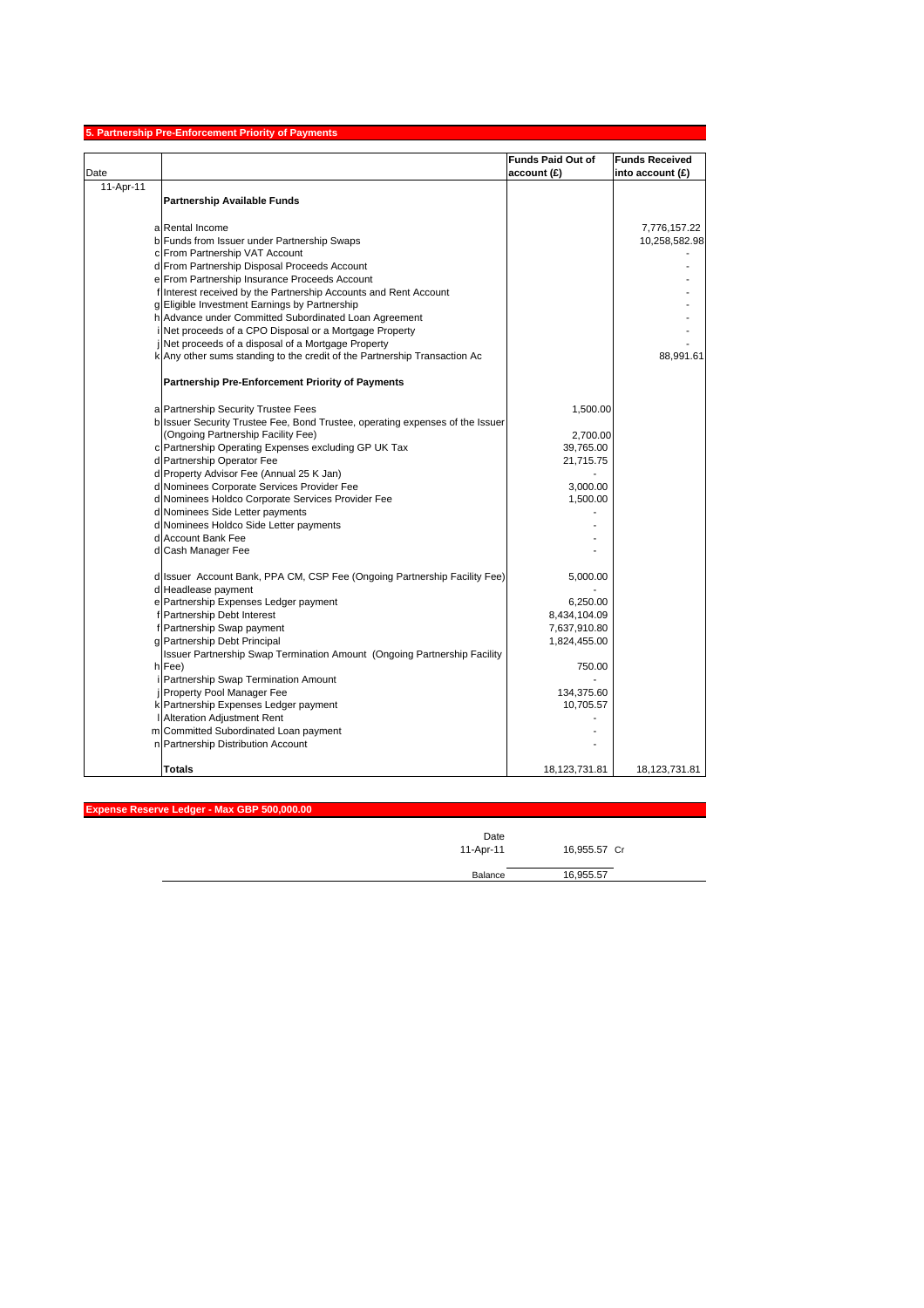|               | Opening Balance                          | 0.00 Cr             |
|---------------|------------------------------------------|---------------------|
| <b>DATE</b>   | <b>ENTRY DETAILS</b>                     | CR/DR<br>AMOUNT (£) |
|               | From Close                               | 17,364.00 Cr        |
| $01 - Jan-10$ | Credit interest                          | 7.39 Cr             |
| 13-Jan-10     | <b>Issuer Operating Costs (Reserved)</b> | 50,996.00 Cr        |
| 13-Jan-10     | <b>Isuer Profit</b>                      | 750.00 Cr           |
| 01-Feb-10     | <b>Credit interest</b>                   | 91.77 Cr            |
| 01-Mar-10     | Credit interest                          | 7.96 Cr             |
| 26-Mar-10     | Dividend Declared                        | 12,501.50 Dr        |
| 01-Apr-10     | Credit interest                          | 8.51 Cr             |
| 13-Apr-10     | <b>Issuer Profit</b>                     | 750.00 Cr           |
| 03-May-10     | <b>Credit interest</b>                   | 19.79 Cr            |
| 01-Jun-10     | Credit interest                          | 7.61 Cr             |
| 01-Jul-10     | Credit interest                          | 10.35 Cr            |
| 13-Jul-10     | <b>Issuer Profit</b>                     | 750.00 Cr           |
| 02-Aug-10     | Credit interest                          | 53.50 Cr            |
| 01-Sep-10     | Credit interest                          | 10.45 Cr            |
| 01-Oct-10     | <b>Credit interest</b>                   | 10.45 Cr            |
| 13-Oct-10     | <b>Issuer Profit</b>                     | 750.00 Cr           |
| 01-Nov-10     | <b>Credit interest</b>                   | 95.39 Cr            |
| 23-Nov-10     | <b>Tax Payment</b>                       | 390.32 Dr           |
| $01 - Dec-10$ | Credit interest                          | 10.54 Cr            |
| 03-Jan-11     | Credit interest                          | 11.56 Cr            |
| 13-Jan-11     | <b>Issuer Profit</b>                     | 750.00 Cr           |
| 17-Jan-11     | Payment Charge - Invoice DE10001252      | 25.95 Dr            |
| 01-Feb-11     | Credit interest                          | 134.62 Cr           |
| 01-Mar-11     | Credit interest                          | 6.87 Cr             |
| 01-Apr-11     | Credit interest                          | 7.60 Cr             |
| 13-Apr-11     | <b>Swaps Receipts</b>                    | 2,620,672.18 Cr     |
| 13-Apr-11     | Partnership Debt                         | 10,258,559.09 Cr    |
| 13-Apr-11     | Swap Pays                                | 2,620,672.18 Dr     |
| 13-Apr-11     | <b>Ongoing Fee</b>                       | 7,700.00 Cr         |
| 13-Apr-11     | <b>HSBC Fee</b>                          | 7,700.00 Dr         |
| 13-Apr-11     | <b>SFM Fee</b>                           | $0.00$ Dr           |
| 13-Apr-11     | <b>Issuer Profit</b>                     | 750.00 Cr           |
| 13-Apr-11     | <b>Notes</b>                             | 10,258,559.09 Dr    |
|               |                                          |                     |
|               | <b>Closing Balance</b>                   | 60,436.59 Cr        |

#### **7. Issuer Pre-Enforcement Priority of Payments**

| Date      |                                                        | <b>Funds Paid Out of</b><br>account (£) | <b>Funds Received</b><br>into account (£) |
|-----------|--------------------------------------------------------|-----------------------------------------|-------------------------------------------|
| 13-Apr-11 |                                                        |                                         |                                           |
|           | <b>Issuer Available Funds</b>                          |                                         |                                           |
|           | a Funds due to Issuer under Partnership Swap Agreement |                                         | 7,637,910.80                              |
|           | b Amounts due to Issuer in respect of Partnership Loan |                                         | 10,267,009.09                             |
|           | c Any amount due to Issuer under Issuer Swap Agreement |                                         | 10,258,582.98                             |
|           | d Ineterest Received by Issuer on Transaction Account  |                                         | 0.00                                      |
|           | e Eigible Investment Earnings                          |                                         | 0.00                                      |
|           | <b>Issuer Pre-Enforcement Priority of Payments</b>     |                                         |                                           |
|           | a Bond Trustee Fee                                     | 1,200.00                                |                                           |
|           | a Issuer Security Trustee Fee                          | 1,500.00                                |                                           |
|           | <b>b</b> Issuer Operating Expenses                     | 0.00                                    |                                           |
|           | c Issuer/Issuer Holdco Corporate Services Provider Fee | 0.00                                    |                                           |
|           | c Paying Agent Fee                                     | 500.00                                  |                                           |
|           | c Account Bank Fee                                     | 750.00                                  |                                           |
|           | c Cash Manager Fee                                     | 3,750.00                                |                                           |
|           | d Bond Interest                                        | 8,434,104.08                            |                                           |
|           | d Bond Principal                                       | 1,824,455.00                            |                                           |
|           | d Issuer Swap Provider                                 | 7,637,910.80                            |                                           |
|           | d Partnership Swap payment                             | 10,258,582.98                           |                                           |
|           | e Issuer Profit                                        | 750.00                                  |                                           |
|           | f Swap Subordinated Amounts                            | 0.00                                    |                                           |
|           | g Issuer Partnership Swap Termination Amount           | 0.00                                    |                                           |
|           | h Issuer Transaction Account                           | 0.01                                    |                                           |
|           | Totals                                                 | 28,163,502.87                           | 28,163,502.87                             |